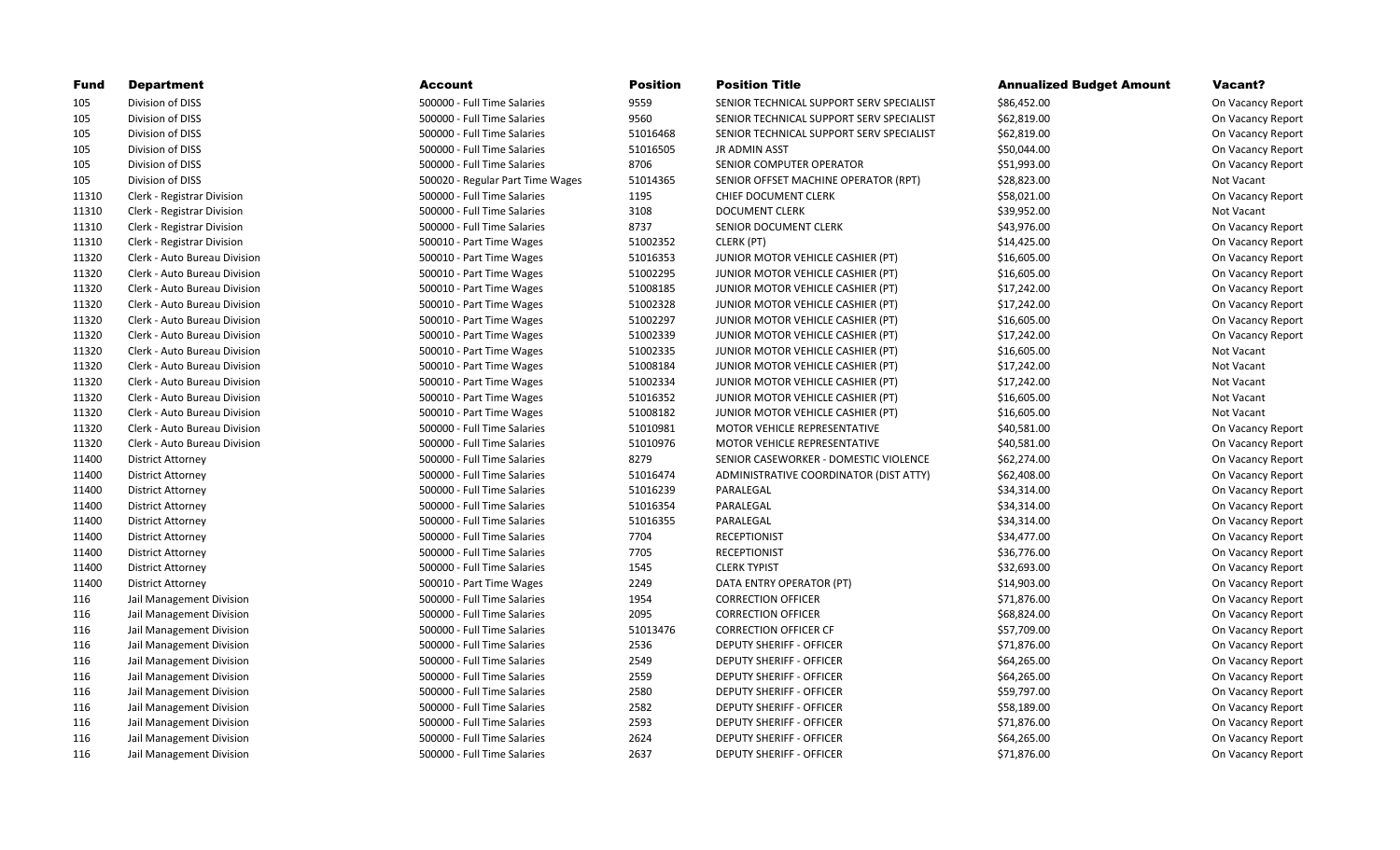| 116 | Jail Management Division | 500000 - Full Time Salaries | 2721     | <b>DEPUTY SHERIFF - OFFICER</b>     | \$70,352.00 | On Vacancy Report |
|-----|--------------------------|-----------------------------|----------|-------------------------------------|-------------|-------------------|
| 116 | Jail Management Division | 500000 - Full Time Salaries | 2722     | <b>DEPUTY SHERIFF - OFFICER</b>     | \$52,094.00 | On Vacancy Report |
| 116 | Jail Management Division | 500000 - Full Time Salaries | 51004582 | <b>DEPUTY SHERIFF - OFFICER</b>     | \$71,876.00 | On Vacancy Report |
| 116 | Jail Management Division | 500000 - Full Time Salaries | 51005322 | <b>DEPUTY SHERIFF - OFFICER</b>     | \$65,793.00 | On Vacancy Report |
| 116 | Jail Management Division | 500000 - Full Time Salaries | 51016380 | <b>DEPUTY SHERIFF - OFFICER</b>     | \$52,094.00 | On Vacancy Report |
| 116 | Jail Management Division | 500000 - Full Time Salaries | 51016381 | <b>DEPUTY SHERIFF - OFFICER</b>     | \$52,094.00 | On Vacancy Report |
| 116 | Jail Management Division | 500000 - Full Time Salaries | 7796     | RECORDS CLERK (HOLDING CENTER)      | \$39,839.00 | On Vacancy Report |
| 116 | Jail Management Division | 500010 - Part Time Wages    | 51012958 | HOLDING CENTER GUARD (PT) NB        | \$17,017.00 | On Vacancy Report |
| 116 | Jail Management Division | 500010 - Part Time Wages    | 51002503 | HOLDING CENTER GUARD (PT) NB        | \$19,149.00 | On Vacancy Report |
| 116 | Jail Management Division | 500010 - Part Time Wages    | 51002501 | HOLDING CENTER GUARD (PT) NB        | \$17,997.00 | On Vacancy Report |
| 116 | Jail Management Division | 500010 - Part Time Wages    | 51002475 | HOLDING CENTER GUARD (PT) NB        | \$12,114.00 | On Vacancy Report |
| 116 | Jail Management Division | 500010 - Part Time Wages    | 51002506 | HOLDING CENTER GUARD (PT) NB        | \$19,149.00 | On Vacancy Report |
| 116 | Jail Management Division | 500010 - Part Time Wages    | 51002474 | HOLDING CENTER GUARD (PT) NB        | \$17,997.00 | On Vacancy Report |
| 116 | Jail Management Division | 500010 - Part Time Wages    | 51002509 | HOLDING CENTER GUARD (PT) NB        | \$17,997.00 | On Vacancy Report |
| 116 | Jail Management Division | 500010 - Part Time Wages    | 51012924 | HOLDING CENTER GUARD (PT) NB        | \$17,017.00 | On Vacancy Report |
| 116 | Jail Management Division | 500010 - Part Time Wages    | 51012951 | HOLDING CENTER GUARD (PT) NB        | \$17,017.00 | On Vacancy Report |
| 116 | Jail Management Division | 500010 - Part Time Wages    | 51012956 | HOLDING CENTER GUARD (PT) NB        | \$17,017.00 | On Vacancy Report |
| 116 | Jail Management Division | 500010 - Part Time Wages    | 51012920 | HOLDING CENTER GUARD (PT) NB        | \$15,994.00 | On Vacancy Report |
| 116 | Jail Management Division | 500010 - Part Time Wages    | 51012915 | HOLDING CENTER GUARD (PT) NB        | \$15,994.00 | On Vacancy Report |
| 116 | Jail Management Division | 500010 - Part Time Wages    | 51012954 | HOLDING CENTER GUARD (PT) NB        | \$15,994.00 | On Vacancy Report |
| 116 | Jail Management Division | 500010 - Part Time Wages    | 51012918 | HOLDING CENTER GUARD (PT) NB        | \$17,017.00 | Not Vacant        |
| 116 | Jail Management Division | 500010 - Part Time Wages    | 51012917 | HOLDING CENTER GUARD (PT) NB        | \$17,017.00 | Not Vacant        |
| 116 | Jail Management Division | 500010 - Part Time Wages    | 51002504 | HOLDING CENTER GUARD (PT) NB        | \$19,149.00 | Not Vacant        |
| 116 | Jail Management Division | 500010 - Part Time Wages    | 51002502 | HOLDING CENTER GUARD (PT) NB        | \$19,149.00 | Not Vacant        |
| 116 | Jail Management Division | 500010 - Part Time Wages    | 51002514 | HOLDING CENTER GUARD (PT) NB        | \$19,149.00 | Not Vacant        |
| 116 | Jail Management Division | 500010 - Part Time Wages    | 51012952 | HOLDING CENTER GUARD (PT) NB        | \$17,017.00 | Not Vacant        |
| 116 | Jail Management Division | 500010 - Part Time Wages    | 51012955 | HOLDING CENTER GUARD (PT) NB        | \$17,017.00 | Not Vacant        |
| 116 | Jail Management Division | 500010 - Part Time Wages    | 51002512 | HOLDING CENTER GUARD (PT) NB        | \$12,114.00 | Not Vacant        |
| 116 | Jail Management Division | 500010 - Part Time Wages    | 51012925 | HOLDING CENTER GUARD (PT) NB        | \$17,017.00 | Not Vacant        |
| 116 | Jail Management Division | 500010 - Part Time Wages    | 51012921 | HOLDING CENTER GUARD (PT) NB        | \$17,017.00 | Not Vacant        |
| 116 | Jail Management Division | 500010 - Part Time Wages    | 51002473 | HOLDING CENTER GUARD (PT) NB        | \$19,149.00 | Not Vacant        |
| 116 | Jail Management Division | 500010 - Part Time Wages    | 51012916 | HOLDING CENTER GUARD (PT) NB        | \$17,017.00 | Not Vacant        |
| 116 | Jail Management Division | 500010 - Part Time Wages    | 51012961 | HOLDING CENTER GUARD (PT) NB        | \$17,017.00 | Not Vacant        |
| 116 | Jail Management Division | 500010 - Part Time Wages    | 51002513 | HOLDING CENTER GUARD (PT) NB        | \$19,149.00 | Not Vacant        |
| 116 | Jail Management Division | 500010 - Part Time Wages    | 51002507 | HOLDING CENTER GUARD (PT) NB        | \$19,149.00 | Not Vacant        |
| 116 | Jail Management Division | 500010 - Part Time Wages    | 51002510 | HOLDING CENTER GUARD (PT) NB        | \$19,149.00 | Not Vacant        |
| 116 | Jail Management Division | 500010 - Part Time Wages    | 51002511 | HOLDING CENTER GUARD (PT) NB        | \$12,114.00 | Not Vacant        |
| 116 | Jail Management Division | 500010 - Part Time Wages    | 51012959 | HOLDING CENTER GUARD (PT) NB        | \$17,017.00 | Not Vacant        |
| 116 | Jail Management Division | 500010 - Part Time Wages    | 51012960 | HOLDING CENTER GUARD (PT) NB        | \$17,017.00 | Not Vacant        |
| 116 | Jail Management Division | 500010 - Part Time Wages    | 51002505 | HOLDING CENTER GUARD (PT) NB        | \$19,149.00 | Not Vacant        |
| 116 | Jail Management Division | 500010 - Part Time Wages    | 51012963 | HOLDING CENTER GUARD (PT) NB        | \$17,017.00 | Not Vacant        |
| 116 | Jail Management Division | 500010 - Part Time Wages    | 51012957 | HOLDING CENTER GUARD (PT) NB        | \$17,017.00 | Not Vacant        |
| 116 | Jail Management Division | 500010 - Part Time Wages    | 51012953 | HOLDING CENTER GUARD (PT) NB        | \$17,017.00 | Not Vacant        |
| 116 | Jail Management Division | 500010 - Part Time Wages    | 51012962 | HOLDING CENTER GUARD (PT) NB        | \$17,017.00 | Not Vacant        |
| 116 | Jail Management Division | 500010 - Part Time Wages    | 51012964 | <b>HOLDING CENTER GUARD (PT) NB</b> | \$17,017.00 | Not Vacant        |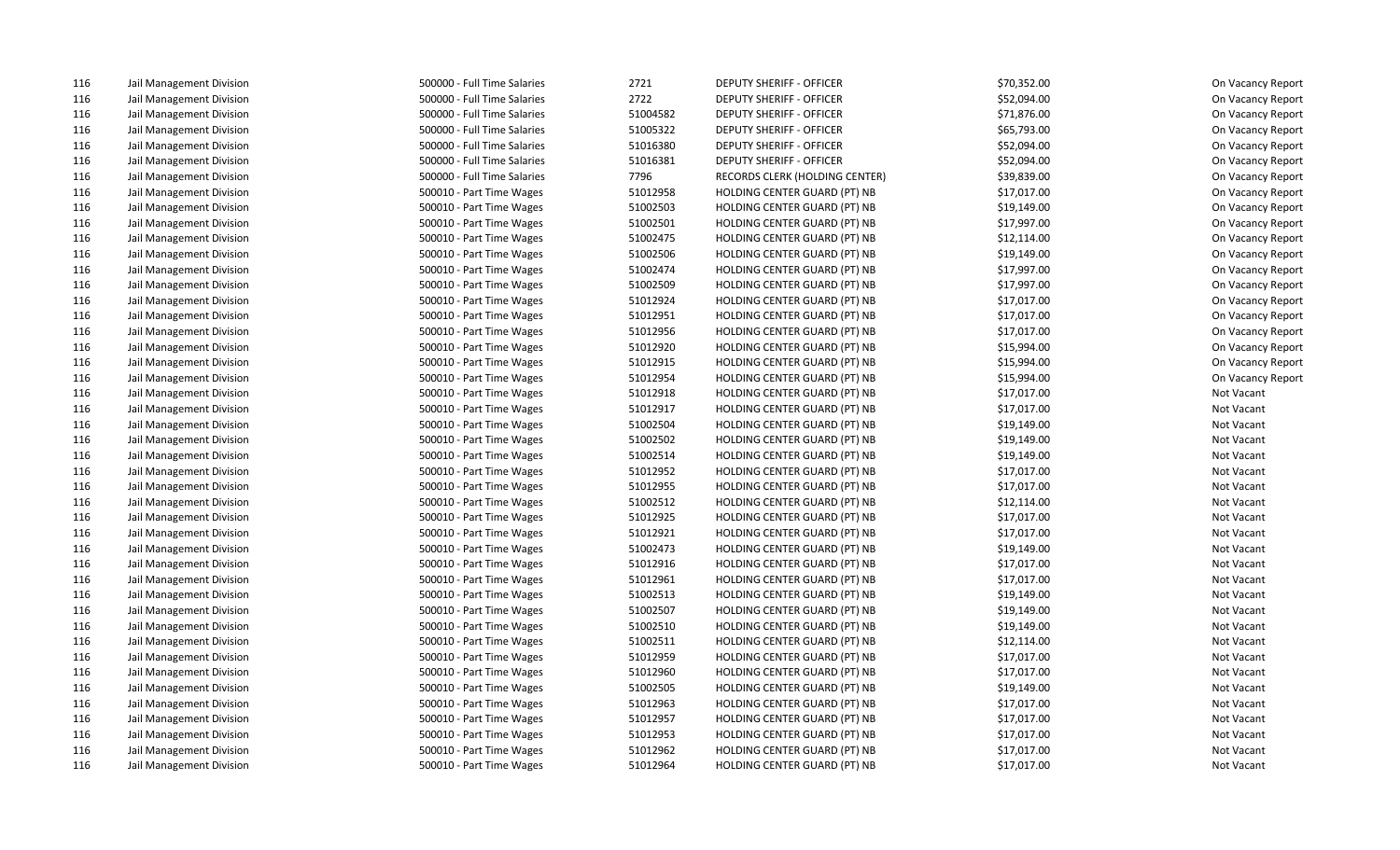| 116   | Jail Management Division                     | 500010 - Part Time Wages    | 51012919 | HOLDING CENTER GUARD (PT) NB              | \$17,017.00  | Not Vacant        |
|-------|----------------------------------------------|-----------------------------|----------|-------------------------------------------|--------------|-------------------|
| 116   | Jail Management Division                     | 500010 - Part Time Wages    | 51012922 | HOLDING CENTER GUARD (PT) NB              | \$17,017.00  | Not Vacant        |
| 11650 | <b>Correctional Health Services Division</b> | 500000 - Full Time Salaries | 51007819 | CORRECTIONAL FACILITY MEDICAL AIDE        | \$55,316.00  | On Vacancy Report |
| 11650 | <b>Correctional Health Services Division</b> | 500000 - Full Time Salaries | 51010438 | CORRECTIONAL FACILITY MEDICAL AIDE        | \$63,957.00  | On Vacancy Report |
| 11650 | <b>Correctional Health Services Division</b> | 500000 - Full Time Salaries | 51011261 | CORRECTIONAL FACILITY MEDICAL AIDE        | \$63,144.00  | On Vacancy Report |
| 11650 | Correctional Health Services Division        | 500000 - Full Time Salaries | 51013704 | DENTIST (CORR HEALTH)                     | \$82,459.00  | On Vacancy Report |
| 11650 | <b>Correctional Health Services Division</b> | 500000 - Full Time Salaries | 51010444 | HOLDING CENTER MEDICAL AIDE               | \$54,664.00  | On Vacancy Report |
| 11650 | <b>Correctional Health Services Division</b> | 500000 - Full Time Salaries | 51010442 | HOLDING CENTER MEDICAL AIDE               | \$62,884.00  | On Vacancy Report |
| 11650 | <b>Correctional Health Services Division</b> | 500000 - Full Time Salaries | 51010504 | HOLDING CENTER MEDICAL AIDE               | \$64,534.00  | On Vacancy Report |
| 11650 | <b>Correctional Health Services Division</b> | 500000 - Full Time Salaries | 51013384 | REGISTERED NURSE (CORRECTIONAL HEALTH)    | \$66,793.00  | On Vacancy Report |
| 11650 | <b>Correctional Health Services Division</b> | 500000 - Full Time Salaries | 51010835 | SENIOR MEDICAL SECRETARY (SHERIFF)        | \$40,568.00  | On Vacancy Report |
| 11650 | <b>Correctional Health Services Division</b> | 500000 - Full Time Salaries | 51010468 | SENIOR NURSE PRACTITIONER (CORR HEALTH)   | \$121,899.00 | On Vacancy Report |
| 11650 | <b>Correctional Health Services Division</b> | 500000 - Full Time Salaries | 51013953 | REGISTERED NURSE (HOLDING CENTER)         | \$61,235.00  | On Vacancy Report |
| 11650 | <b>Correctional Health Services Division</b> | 500000 - Full Time Salaries | 51016081 | REGISTERED NURSE (HOLDING CENTER)         | \$58,566.00  | On Vacancy Report |
| 11650 | <b>Correctional Health Services Division</b> | 500000 - Full Time Salaries | 51016083 | REGISTERED NURSE (HOLDING CENTER)         | \$58,566.00  | On Vacancy Report |
| 11650 | <b>Correctional Health Services Division</b> | 500000 - Full Time Salaries | 51011709 | MEDICAL OFFICE ASSISTANT CF               | \$44,647.00  | On Vacancy Report |
| 11650 | <b>Correctional Health Services Division</b> | 500010 - Part Time Wages    | 51013942 | HOLDING CENTER MEDICAL AIDE (PT) NB       | \$19,760.00  | On Vacancy Report |
| 11650 | <b>Correctional Health Services Division</b> | 500010 - Part Time Wages    | 51013944 | HOLDING CENTER MEDICAL AIDE (PT) NB       | \$19,760.00  | Not Vacant        |
| 11650 | <b>Correctional Health Services Division</b> | 500010 - Part Time Wages    | 51013941 | HOLDING CENTER MEDICAL AIDE (PT) NB       | \$19,760.00  | Not Vacant        |
| 11650 | <b>Correctional Health Services Division</b> | 500010 - Part Time Wages    | 51013943 | HOLDING CENTER MEDICAL AIDE (PT) NB       | \$19,760.00  | Not Vacant        |
| 11650 | <b>Correctional Health Services Division</b> | 500010 - Part Time Wages    | 51013940 | REGISTERED NURSE (HOLDING CENTER) (PT) NB | \$31,616.00  | On Vacancy Report |
| 11650 | <b>Correctional Health Services Division</b> | 500010 - Part Time Wages    | 51013938 | REGISTERED NURSE (HOLDING CENTER) (PT) NB | \$31,616.00  | On Vacancy Report |
| 11650 | <b>Correctional Health Services Division</b> | 500010 - Part Time Wages    | 51013933 | REGISTERED NURSE (HOLDING CENTER) (PT) NB | \$31,616.00  | On Vacancy Report |
| 11650 | <b>Correctional Health Services Division</b> | 500010 - Part Time Wages    | 51013939 | REGISTERED NURSE (HOLDING CENTER) (PT) NB | \$31,616.00  | Not Vacant        |
| 11650 | <b>Correctional Health Services Division</b> | 500010 - Part Time Wages    | 51013931 | REGISTERED NURSE (HOLDING CENTER) (PT) NB | \$31,616.00  | Not Vacant        |
| 120   | Department of Social Services                | 500000 - Full Time Salaries | 10479    | WORK FOR RELIEF SUPERVISOR                | \$32,834.00  | On Vacancy Report |
| 120   | Department of Social Services                | 500000 - Full Time Salaries | 10482    | WORK FOR RELIEF SUPERVISOR                | \$32,834.00  | Not Vacant        |
| 120   | Department of Social Services                | 500000 - Full Time Salaries | 10475    | WORK FOR RELIEF SUPERVISOR                | \$40,556.00  | Not Vacant        |
| 120   | Department of Social Services                | 500000 - Full Time Salaries | 10472    | WORK FOR RELIEF SUPERVISOR                | \$34,404.00  | Not Vacant        |
| 120   | Department of Social Services                | 500000 - Full Time Salaries | 9531     | SENIOR SPECIAL INVESTIGATOR               | \$67,080.00  | Not Vacant        |
| 120   | Department of Social Services                | 500000 - Full Time Salaries | 9534     | SENIOR SPECIAL INVESTIGATOR               | \$67,080.00  | Not Vacant        |
| 120   | Department of Social Services                | 500000 - Full Time Salaries | 51009620 | PAYROLL CLERK                             | \$42,035.00  | Not Vacant        |
| 120   | Department of Social Services                | 500000 - Full Time Salaries | 51012057 | <b>PAYROLL CLERK</b>                      | \$41,306.00  | Not Vacant        |
| 120   | Department of Social Services                | 500000 - Full Time Salaries | 51009184 | <b>RECEPTIONIST</b>                       | \$34,477.00  | Not Vacant        |
| 120   | Department of Social Services                | 500000 - Full Time Salaries | 7775     | <b>RECEPTIONIST</b>                       | \$39,076.00  | Not Vacant        |
| 120   | Department of Social Services                | 500000 - Full Time Salaries | 51011565 | SPECIAL ASSISTANT COMISSIONER SOCIAL SR   | \$92,771.00  | On Vacancy Report |
| 120   | Department of Social Services                | 500000 - Full Time Salaries | 51012629 | DOMESTIC VIOLENCE LIAISON (SOCIAL SERV)   | \$62,918.00  | Not Vacant        |
| 120   | Department of Social Services                | 500000 - Full Time Salaries | 1840     | <b>COMPUTER PROGRAMMER</b>                | \$57,814.00  | Not Vacant        |
| 120   | Department of Social Services                | 500000 - Full Time Salaries | 51013954 | OPERATIONS COMMUNICATIONS COORDINATOR     | \$48,680.00  | Not Vacant        |
| 120   | Department of Social Services                | 500000 - Full Time Salaries | 1639     | <b>CLERK TYPIST</b>                       | \$26,349.72  | Not Vacant        |
| 120   | Department of Social Services                | 500000 - Full Time Salaries | 4320     | HOMEMAKER                                 | \$39,740.00  | Not Vacant        |
| 120   | Department of Social Services                | 500000 - Full Time Salaries | 4321     | HOMEMAKER                                 | \$34,735.00  | Not Vacant        |
| 120   | Department of Social Services                | 500000 - Full Time Salaries | 3233     | <b>EMPLOYMENT COUNSELOR</b>               | \$57,347.00  | Not Vacant        |
| 120   | Department of Social Services                | 500000 - Full Time Salaries | 3237     | <b>EMPLOYMENT COUNSELOR</b>               | \$59,874.00  | Not Vacant        |
| 120   | Department of Social Services                | 500000 - Full Time Salaries | 51009118 | <b>ASSISTANT SPECIAL INVESTIGATOR</b>     | \$47,938.00  | Not Vacant        |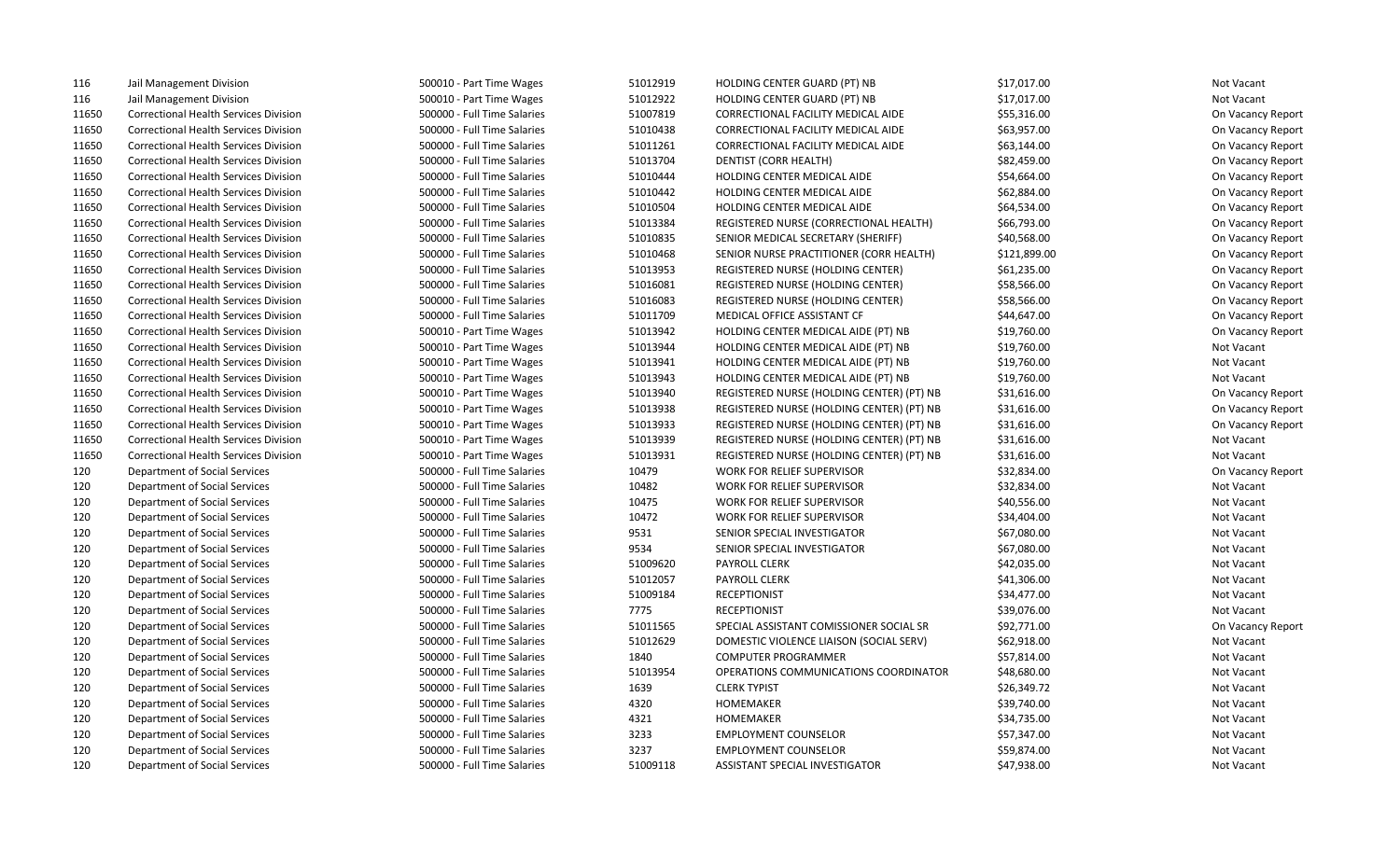| 120     | Department of Social Services                    | 500000 - Full Time Salaries      | 51004746 | ASSISTANT SPECIAL INVESTIGATOR                | \$48,994.00    | Not Vacant        |
|---------|--------------------------------------------------|----------------------------------|----------|-----------------------------------------------|----------------|-------------------|
| 120     | Department of Social Services                    | 500000 - Full Time Salaries      | 3033     | DIRECTOR OF LEGAL ASSISTANCE TO DISABLED      | \$106,896.00   | Not Vacant        |
| 120     | Department of Social Services                    | 500000 - Full Time Salaries      | 51009636 | SENIOR CLERK-TYPIST                           | \$37,755.00    | Not Vacant        |
| 120     | Department of Social Services                    | 500000 - Full Time Salaries      | 6992     | PARALEGAL                                     | \$37,894.00    | Not Vacant        |
| 120     | Department of Social Services                    | 500000 - Full Time Salaries      | 51008305 | PARALEGAL                                     | \$39,952.00    | Not Vacant        |
| 120     | Department of Social Services                    | 500000 - Full Time Salaries      | 51002610 | PARALEGAL                                     | \$38,610.00    | Not Vacant        |
| 120     | Department of Social Services                    | 500010 - Part Time Wages         | 4765     | <b>HOUSEKEEPER (PT)</b>                       | \$8,988.00     | Not Vacant        |
| 120     | Department of Social Services                    | 500010 - Part Time Wages         | 51012780 | WORK FOR RELIEF SUPERVISOR (PT)               | \$19,117.00    | Not Vacant        |
| 120     | Department of Social Services                    | 500020 - Regular Part Time Wages | 51005929 | ENERGY CRISIS ASSISTANCE WORKER #1 (RPT)      | \$34,334.00    | Not Vacant        |
| 120     | Department of Social Services                    | 500020 - Regular Part Time Wages | 51005930 | ENERGY CRISIS ASSISTANCE WORKER #1 (RPT)      | \$31,744.00    | Not Vacant        |
| 120     | Department of Social Services                    | 500020 - Regular Part Time Wages | 51005931 | ENERGY CRISIS ASSISTANCE WORKER #1 (RPT)      | \$34,334.00    | Not Vacant        |
| 1252    | Youth Detention                                  | 500000 - Full Time Salaries      | 51009706 | <b>CLERK TYPIST</b>                           | \$30,602.00    | On Vacancy Report |
| 1252    | <b>Youth Detention</b>                           | 500000 - Full Time Salaries      | 8654     | SENIOR CLERK-TYPIST                           | \$37,105.00    | On Vacancy Report |
| 12530   | Youth Bureau                                     | 500000 - Full Time Salaries      | 51010804 | YOUTH SERVICES PLANNING COORDINATOR           | \$51,993.00    | On Vacancy Report |
| 12220   | DPW - Division of Buildings and Grounds          | 500000 - Full Time Salaries      | 51001133 | <b>HEAD LABORER</b>                           | \$33,602.00    | Not Vacant        |
| 12220   | DPW - Division of Buildings and Grounds          | 500000 - Full Time Salaries      | 4192     | <b>HEAD LABORER</b>                           | \$33,602.00    | Not Vacant        |
| 123     | DPW - Highways Fund #210                         | 500000 - Full Time Salaries      | 51011780 | MOTOR EQUIPMENT OPERATOR - SEASONAL           | \$13,415.00    | On Vacancy Report |
| 123     | DPW - Highways Fund #210                         | 500000 - Full Time Salaries      | 51011785 | MOTOR EQUIPMENT OPERATOR - SEASONAL           | \$13,415.00    | On Vacancy Report |
| 123     | DPW - Highways Fund #210                         | 500000 - Full Time Salaries      | 51011786 | MOTOR EQUIPMENT OPERATOR - SEASONAL           | \$13,415.00    | On Vacancy Report |
| 123     | DPW - Highways Fund #210                         | 500000 - Full Time Salaries      | 51011787 | <b>MOTOR EQUIPMENT OPERATOR - SEASONAL</b>    | \$13,415.00    | On Vacancy Report |
| 123     | DPW - Highways Fund #210                         | 500000 - Full Time Salaries      | 51011790 | MOTOR EQUIPMENT OPERATOR - SEASONAL           | \$13,415.00    | On Vacancy Report |
| 123     | DPW - Highways Fund #210                         | 500000 - Full Time Salaries      | 51011793 | MOTOR EQUIPMENT OPERATOR - SEASONAL           | \$13,415.00    | On Vacancy Report |
| 123     | DPW - Highways Fund #210                         | 500000 - Full Time Salaries      | 51011792 | MOTOR EQUIPMENT OPERATOR - SEASONAL           | \$13,415.00    | On Vacancy Report |
| 123     | DPW - Highways Fund #210                         | 500000 - Full Time Salaries      | 9219     | SENIOR PROJECT MGR - FEDERAL AID PROJECTS     | \$92,356.00    | On Vacancy Report |
| 12610   | Probation                                        | 500000 - Full Time Salaries      | 51009128 | SENIOR CLERK-TYPIST                           | \$38,332.00    | On Vacancy Report |
| 12610   | Probation                                        | 500000 - Full Time Salaries      | 51016152 | SENIOR CLERK-TYPIST                           | \$33,461.00    | On Vacancy Report |
| 12610   | Probation                                        | 500000 - Full Time Salaries      | 1630     | <b>CLERK TYPIST</b>                           | \$36,623.00    | On Vacancy Report |
| 12610   | Probation                                        | 500000 - Full Time Salaries      | 51010801 | PROBATION OFFICER                             | \$71,901.00    | On Vacancy Report |
| 1273030 | Health - Environmental Health Admin & Assessment | 500000 - Full Time Salaries      | 51016407 | INVESTIGATING PUBLIC HEALTH SANITARIAN        | \$50,935.00    | On Vacancy Report |
| 1273030 | Health - Environmental Health Admin & Assessment | 500000 - Full Time Salaries      | 51016408 | INVESTIGATING PUBLIC HEALTH SANITARIAN        | \$40,182.00    | Not Vacant        |
| 1273030 | Health - Environmental Health Admin & Assessment | 500000 - Full Time Salaries      | 51016406 | INVESTIGATING PUBLIC HEALTH SANITARIAN        | \$40,182.00    | Not Vacant        |
| 1273030 | Health - Environmental Health Admin & Assessment | 500000 - Full Time Salaries      | 5224     | INVESTIGATING PUBLIC HEALTH SANITARIAN        | \$40,182.00    | On Vacancy Report |
| 1273030 | Health - Environmental Health Admin & Assessment | 500000 - Full Time Salaries      | 51016405 | <b>INVESTIGATING PUBLIC HEALTH SANITARIAN</b> | \$40,182.00    | Not Vacant        |
| 1273030 | Health - Environmental Health Admin & Assessment | 500000 - Full Time Salaries      | 51015905 | SENIOR CLERK-TYPIST                           | \$37,755.00    | On Vacancy Report |
| 1273030 | Health - Environmental Health Admin & Assessment | 500000 - Full Time Salaries      | 51012722 | SENIOR CLERK-TYPIST                           | \$35,307.00    | On Vacancy Report |
| 16110   | Personnel                                        | 500000 - Full Time Salaries      | 51008558 | DIRECTOR OF PAYROLL SERVICES                  | \$106,896.00   | On Vacancy Report |
| 16110   | Personnel                                        | 500000 - Full Time Salaries      | 51014306 | SPECIAL ASST TO THE COMM OF PERSONNEL         | \$79,514.00    | Not Vacant        |
| 16110   | Personnel                                        | 500000 - Full Time Salaries      |          | DEPUTY OF COMM PERS                           | ( \$89,042.00) | Not Vacant        |
| 16200   | Environment & Planning                           | 500030 - Seasonal Wages          | 51014779 | INTERN (SEASONAL) NB                          | \$10,490.00    | On Vacancy Report |
| 16200   | Environment & Planning                           | 500030 - Seasonal Wages          | 51014778 | INTERN (SEASONAL) NB                          | \$10,490.00    | On Vacancy Report |
| 16200   | Environment & Planning                           | 500000 - Full Time Salaries      | 51005075 | <b>PLANNER</b>                                | \$51,870.00    | On Vacancy Report |
| 163     | Senior Services - Grant Fund #281                | 500010 - Part Time Wages         | 1813     | COMMUNITY SERVICE AIDE (PT)                   | \$14,180.00    | On Vacancy Report |
| 163     | Senior Services - Grant Fund #281                | 500010 - Part Time Wages         | 51016475 | <b>COMMUNITY SERVICE AIDE (PT)</b>            | \$13,827.00    | On Vacancy Report |
| 163     | Senior Services - Grant Fund #281                | 500010 - Part Time Wages         | 1818     | <b>COMMUNITY SERVICE AIDE (PT)</b>            | \$16,284.00    | On Vacancy Report |
| 163     | Senior Services - Grant Fund #281                | 500000 - Full Time Salaries      | 51012001 | COMMUNITY PLANNING COORDINATOR SENIOR SV      | \$96,662.00    | On Vacancy Report |